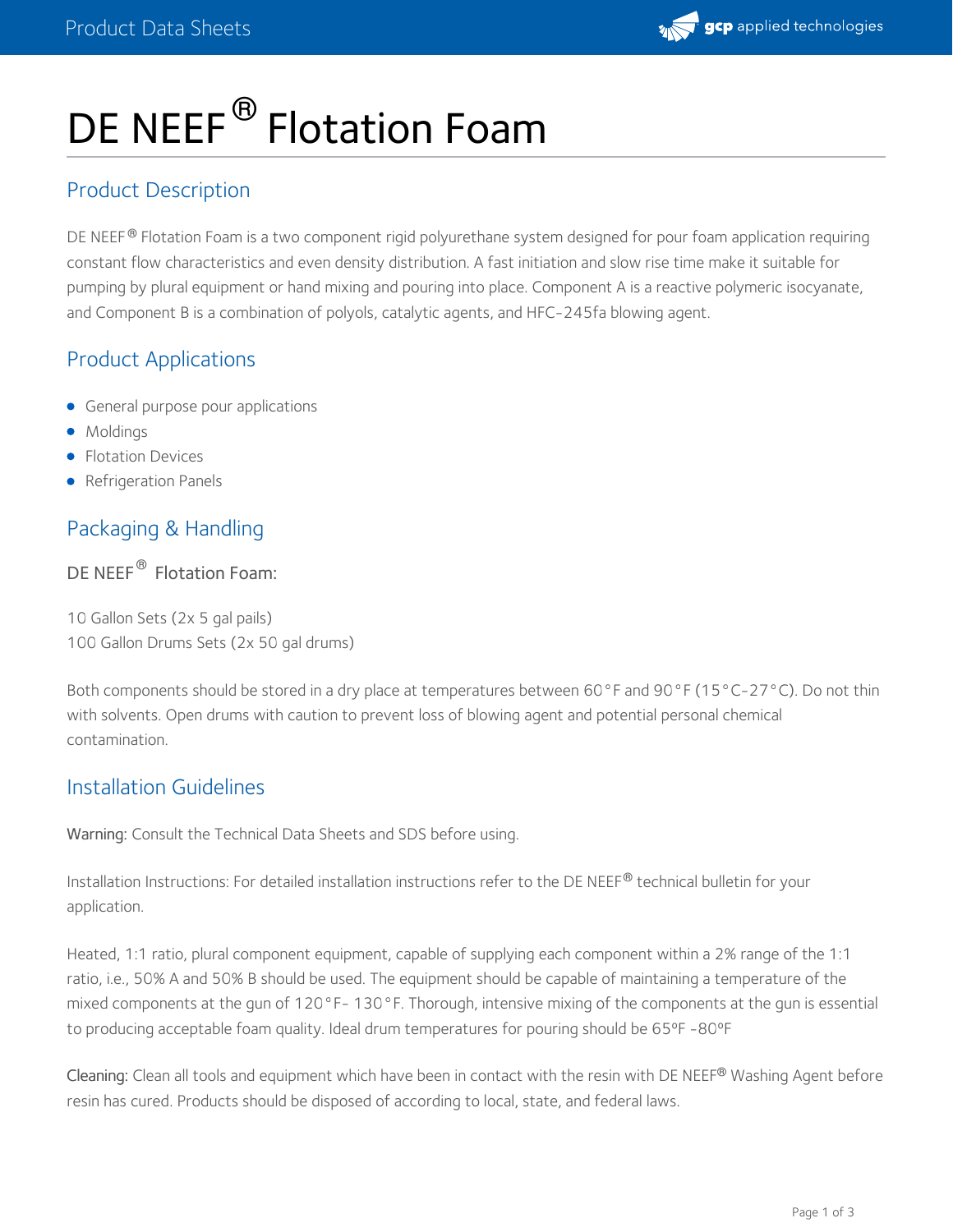

#### Properties

| <b>TYPICAL PROPERTIES</b>                                   |                                  |
|-------------------------------------------------------------|----------------------------------|
| Specific Gravity                                            | $A = 1.24$                       |
|                                                             | $B = 1.14$                       |
| Viscosity at 77°F (25°C) (cps)                              | $A = 200$                        |
|                                                             | $B = 850 - 1000$                 |
| Mixing Ratio (Volume)                                       | 1:1                              |
| Core Density (pcf) ASTM D1622                               | $1.9 - 2.1$                      |
| Compressive Strength ASTM D1621                             | Parallel to rise: 28 psi         |
|                                                             | Perpendicular to rise: 24 psi    |
| Tensile Strength ASTM D1623                                 | Parallel to rise: 28 psi         |
|                                                             | Perpendicular to rise: 26 psi    |
| Water absorption ASTM D282                                  | 0.0125-0.0155 lb/ft <sup>2</sup> |
| Dimensional Stability ASTM D2126 (14 days at 158°F, 95% RH) | $+3.5%$                          |
| Closed Cell Content ASTM D2856                              | >92%                             |
| Storage Temperatures                                        | 60 °F-80 °F                      |
| Shelf Life (unopened)                                       | *6 months                        |
| Cream time 77°F                                             | 38-48 sec                        |
| Rise 77°F                                                   | $3-5$ min                        |

\*When continuosly stored and maintained at above temperature.

Note: The data shown above reflects typical results based on laboratory testing under controlled conditions. Reasonable variations from the data shown above may result.

# Product Advantages

- 1:1 mix ratio
- Resistant to most hydrocarbons
- Meets Coast Guard requirements for 33 CFR 183.14
- Contains HCF-245fa zero ozone depletion blowing agent
- Expands 29-33 V (volumes)

#### Health and Safety

Respiratory protection is mandatory! Persons with known respiratory problems should avoid breathing Component A, as it contains diisocyanates. Component B contains hydrofluorocarbon blowing agents and an amine catalyst. Adequate ventilation is necessary for safe handling of both components. Always use protective clothing, gloves and goggles consistent with OSHA regulations. Avoid eye and skin contact. Do not ingest.

#### Read SDS before installing.